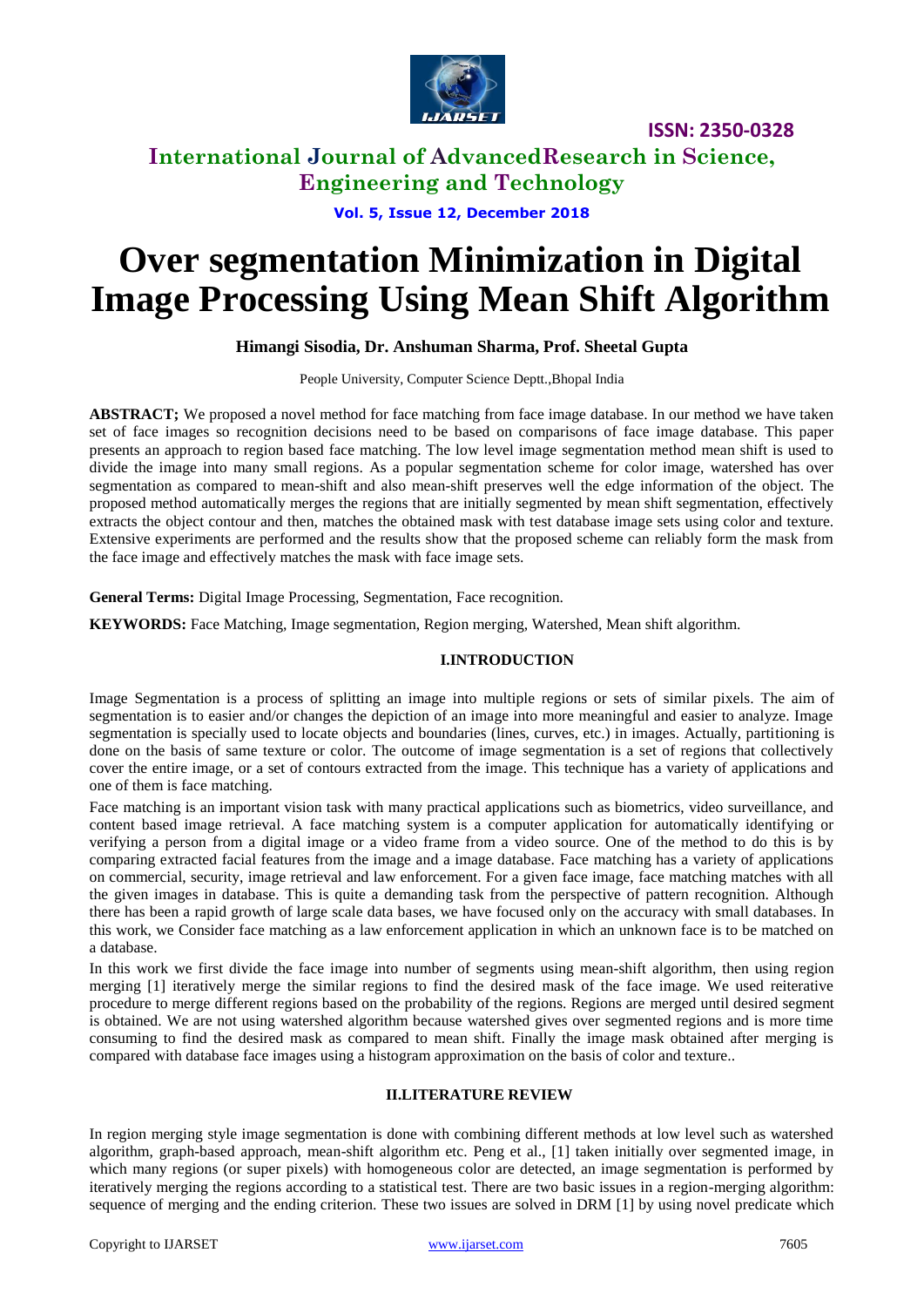

### **International Journal of AdvancedResearch in Science, Engineering and Technology**

### **Vol. 5, Issue 12, December 2018**

is defined by the sequential probability ratio test and the minimal cost criterion. This method uses Watershed algorithm to produce over segmented image having many regions, neighbouring regions are progressively merged if there is an evidence for merging according to this predicate.

[1] Shows that the merging order follows the principle of dynamic programming. To improve efficiency this method is combined with Automatic Image Segmentation using Wavelets transform. Image segmentation is important method in biometrics as it is the first step in image processing and pattern recognition. Model based algorithms are used for efficient segmentation of images where strength is the prime feature. The main issue of random initialization is overcome by using Histogram based evaluation. The Wavelet transform overcome the problem of resolution which can specify the image without information loss and minimize the complexity. The segmentation is faster where coefficients of DWT are considered. Model-based segmentation algorithm is more efficient compared to other methods. The pixel strength based image segmentation is obtained using RGB Histogram-Based method, Edge-Based method, Region-Based method and Model-Based method. Model- Based segmentation algorithms is more efficient compared to other methods as they are dependent on suitable probability distribution attributed to the pixel intensities in the entire image. To achieve close approximation to the realistic situations, the pixel intensities in each region follow Generalized Gaussian Distribution (GGD).

J. Ning et al., [5] presents Efficient and effective image segmentation is an important task in computer vision and object recognition. Fully automatic image segmentation is usually very hard for real images, coordinative schemes with a few simple user inputs are good solutions. The work presents a region merging based on interactive image segmentation method. The users require to roughly indicate the location and object region and background by using strokes, which are called markers. A novel highest similarity based region merging mechanism to guide the merging process with the help of markers.

A region q is merged with its adjacent region p if p has the highest similarity with p among all p's adjacent regions. This method automatically merges the regions that are initially segmented by mean shift segmentation, and then effectively extracts the object contour by labeling all the non-marker regions as either background or object. The region merging process is essential to the image content and it does not need to set the similarity parameter in advance. A substantial experiment shows that this scheme can reliably extract the object contour from the complex background.

Kostas et al , [6] A hybrid multidimensional image segmentation algorithm is proposed, which combines edge and region-based techniques through the morphological algorithm of watersheds. An edge-preserving statistical noise reduction approach is used as a pre-processing stage in order to compute an accurate estimate of the image gradient. Then, an initial partitioning of the image into primitive regions is produced by applying the watershed transform on the image gradient magnitude. This initial segmentation is the input to a computationally efficient hierarchical (bottomup) region merging process that produces the final segmentation. The latter process uses the region adjacency graph (RAG) representation of the image regions.

At each step, the most similar pair of regions is determined (minimum cost RAG edge), the regions are merged and the RAG is updated. Traditionally, the above is implemented by storing all RAG edges in a priority queue. We propose a significantly faster algorithm, which additionally maintains the so-called nearest neighbor graph, due to which the priority queue size and processing time are drastically reduced. The final segmentation provides, due to the RAG, onepixel wide, closed, and accurately localized contours/surfaces. Experimental results obtained with twodimensional/three-dimensional (2-D/3- D) magnetic resonance images are presented .

Prasad Reddy et al., [7] proposed a color image segmentation method based on Finite Generalized Gaussian Distribution (FGGD).

Lazy Snapping separates rough and fine scale processing, making object determination and detailed adjustment easy. Moreover, Lazy Snapping defines instant visual feedback, snapping the cutout contour to the true object boundary efficiently despite the presence of ambiguous or low contrast edges. Fast outcome is made possible by a image segmentation algorithm which combines graph cut with pre-computed over-segmentation.

A set of inherent user interface (UI) tools is designed and implemented to provide flexible control and editing for the users. Accessibility studies indicate that Lazy Snapping provides a bet liter user experience and produces better segmentation results than the state-of-the-art interactive image cutout tool,of multi-variant substances and the primary parameters are estimated using K-Means algorithm. The final parameters are define using EM algorithm and the segmentation is obtained by clustering according to the ML estimation of each pixel. However, calculation time is more because of complex calculations.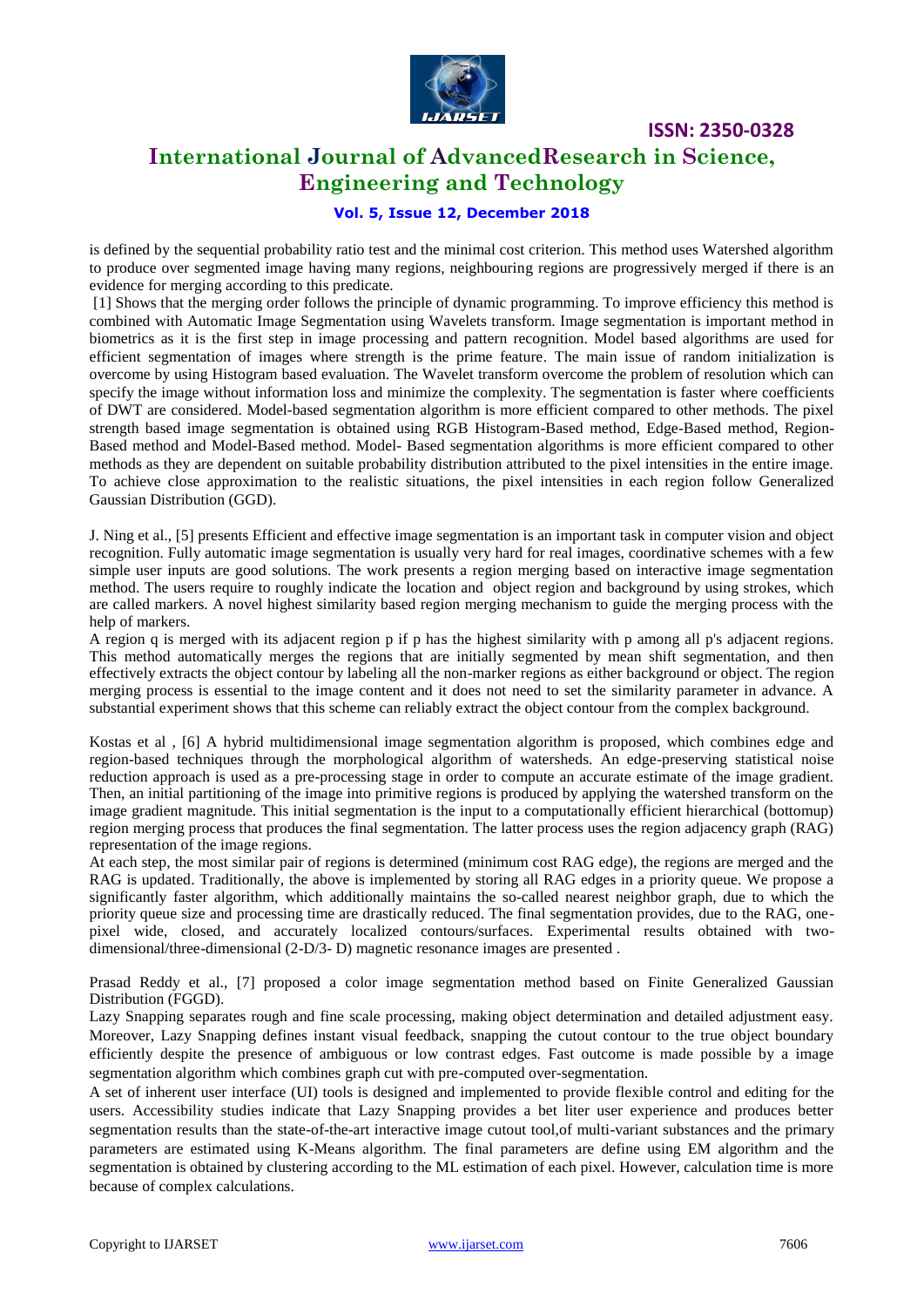

# **ISSN: 2350-0328 International Journal of AdvancedResearch in Science, Engineering and Technology**

### **Vol. 5, Issue 12, December 2018**

Zhixin and Govindaraju [8] proposed hand written image segmentation using a binarization algorithm for camera images of old historical documents. This algorithm applying a linear approximation to determine the flatness of the background. The document image is optimized by adjusting the pixel values relative to the line plane approximation.

#### Watershed Algorithm

Watershed is a easier, inherent and efficient method for segmenting an image. The Watershed Algorithm shows a few limitations such as over –segmentation and poor detection of low boundaries. This Segmentation process merges regions of the watershed over-segmentation by minimizing a specific criterion using graph-cuts optimization. Method Two methods were introduced, the first is based on regions histogram and dissimilarity measures between adjacent regions. This method deals with efficient approximation of minimal surfaces and geodesics.



#### **Drawback of over segmentation**

We can see the watershed results over segmentation. This problem are reduced to great extent by using mean shift. Segmentation results by the proposed algorithm. (From left to right; the first column) The original images. (Second column) The over segmentation produced by watershed algorithm. (The third column) watershed segmentation results.

#### **Segmentation Algorithm : Mean-shift by region merging**

The details of mean shift are discussed as below . Given m data points yi,  $i = 1, \ldots, n$  in the d-dimensional space Rd, the multivariate kernel density estimator with kernel  $K(y)$  is

$$
f(y) = \frac{1}{mrd} \sum_{i=1}^{m} k(\frac{y - yi}{r})
$$

where r is one bandwidth parameter satisfying  $r > 0$  and K is the radially symmetric kernels satisfying  $K(y) = c k, d k(y2),$ 

where d, c, k is a normalization constant which induces  $K(y)$  integrate to one. The func-tion k(y) is the profile of the kernel, only for  $y \geq 0$ .

Applying the profile notation, the density estimator can be written as

$$
\text{fr}, \text{k}(y) = \frac{\text{ck}, d}{\text{mrd}} \sum_{i=1}^{m} \text{k} \left( \left\| \frac{y - yi}{r} \right\| \right)
$$

For inspecting a feature space with the density  $f(y)$ , to find the modes of this density. The modes are located among the zeros of the gradient  $\Delta f(y)=0$ 

The second term is the mean shift i.e.

$$
mh, g(x)=\frac{\Sigma_{i=1}^n \, \text{sig}(\left\|\frac{x-xi}{h}\right\|2)}{\Sigma_{i=1}^n \, g(\left\|\frac{x-xi}{h}\right\|2)}- \, x
$$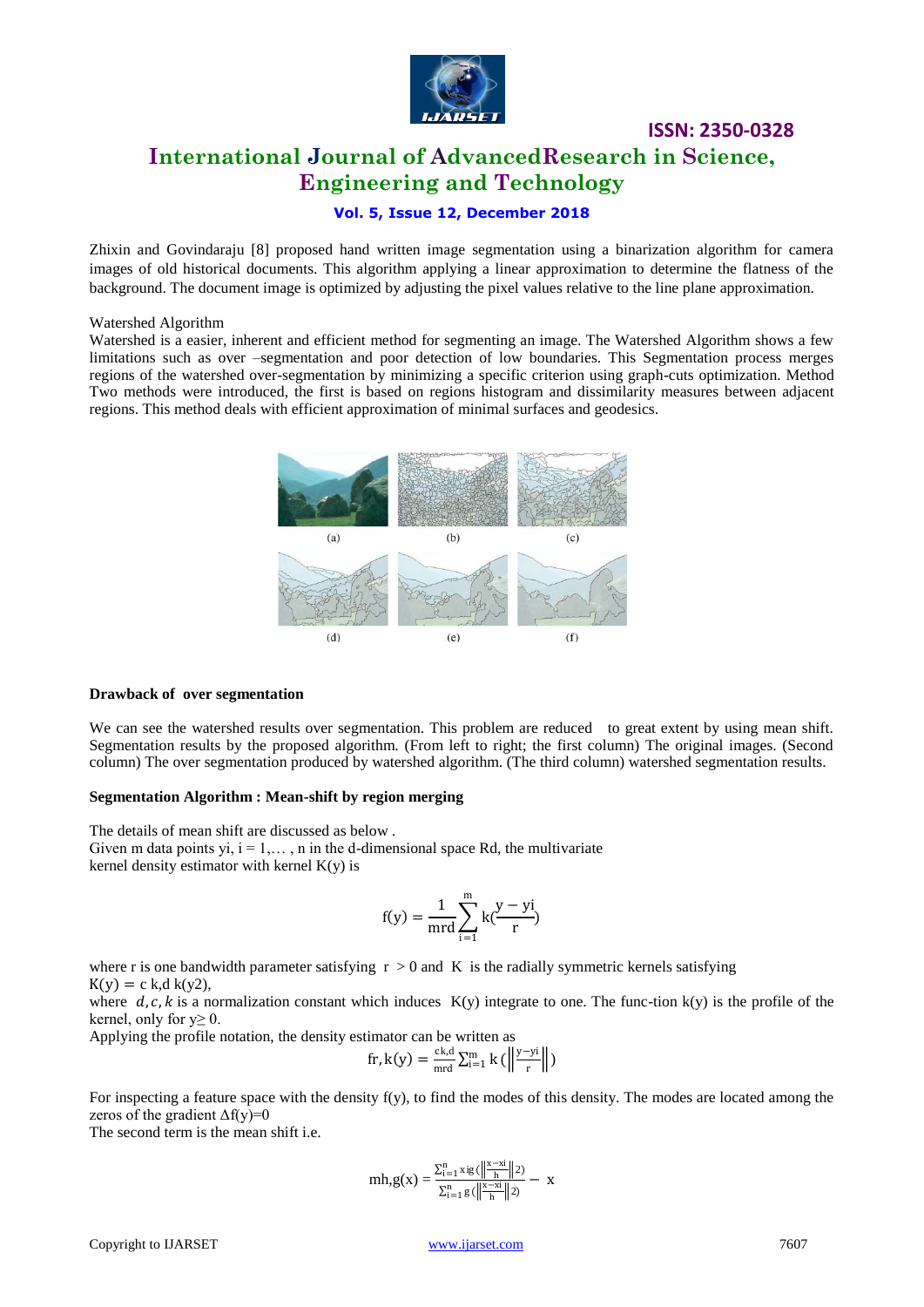

# **ISSN: 2350-0328 International Journal of AdvancedResearch in Science, Engineering and Technology**

### **Vol. 5, Issue 12, December 2018**

Mean-shift is an extremely versatile tool for feature space analysis and suitable for arbitrary feature spaces but the kernel bandwidth is the only factor can control the output and the computation time is quite long. To find the cluster center for point P1, repeatedly find the centroid of point inside a sphere (initially at P1) and recenter the sphere of a centroid until the sphere is stationary.



Figure 11: Illustration of Mean-shift analysis

### **III. PROPOSED METHODOLOGY**

In this work we first uses mean- shift algorithm for segmentation of image. Image Segmentation is important in biometrics as it is the first step in pattern recognition and image processing. Now by using dynamic region merging approach we merge the similar regions on the basis of color.

We use recursive and interactive approach for the segmentation of the image. User start the process and the model starts merging the regions, after first iteration some regions that are most probable merged with each other and results with less regions and fewer pixels. Probability is calculated for each iteration.This process sustain until the desired process complete or there are no region remains in the image. Once the desire process complete it can stop the process. The final segment portion is obtained by the user intervention. The user can also find the final segmented image to extract the object of interest from the image. Then finally we match the mask with database face images on the basis of color and texture.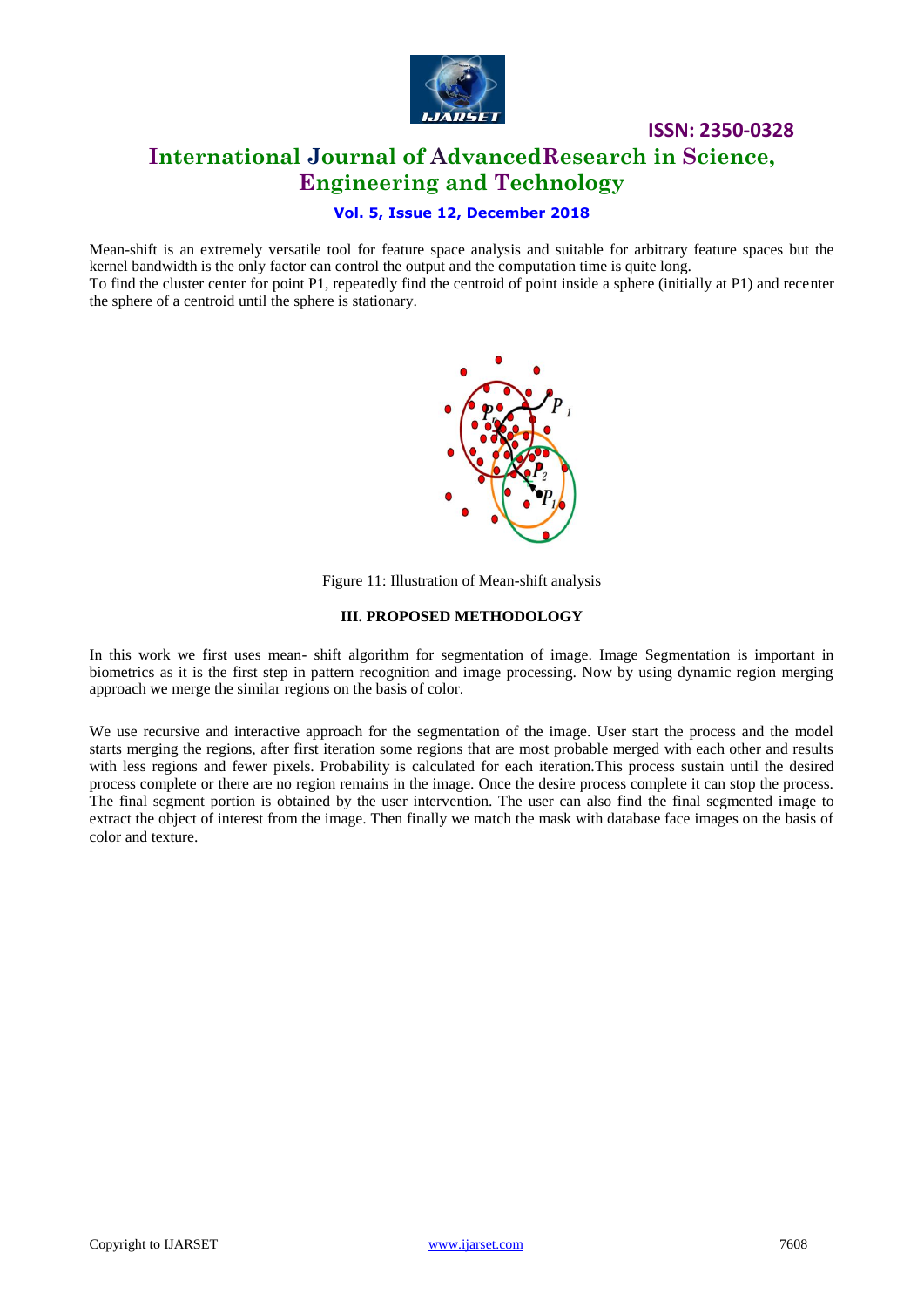

# **ISSN: 2350-0328 International Journal of AdvancedResearch in Science, Engineering and Technology**

### **Vol. 5, Issue 12, December 2018**

The flowchart of the proposed algorithm is given below:



**Fig. 1: Flow chart of proposed approach**

### **A. IMAGE SEGMENTATION**

#### **Initial Segmentation**

Initial Segmentation has done by using mean-shift algorithm. The mean shift algorithm is a clustering technique which is nor parametric and neither require prior knowledge of the number of clusters nor constrain the shape of the clusters. The mean shift clustering algorithm is a applicable for the mode finding procedure.

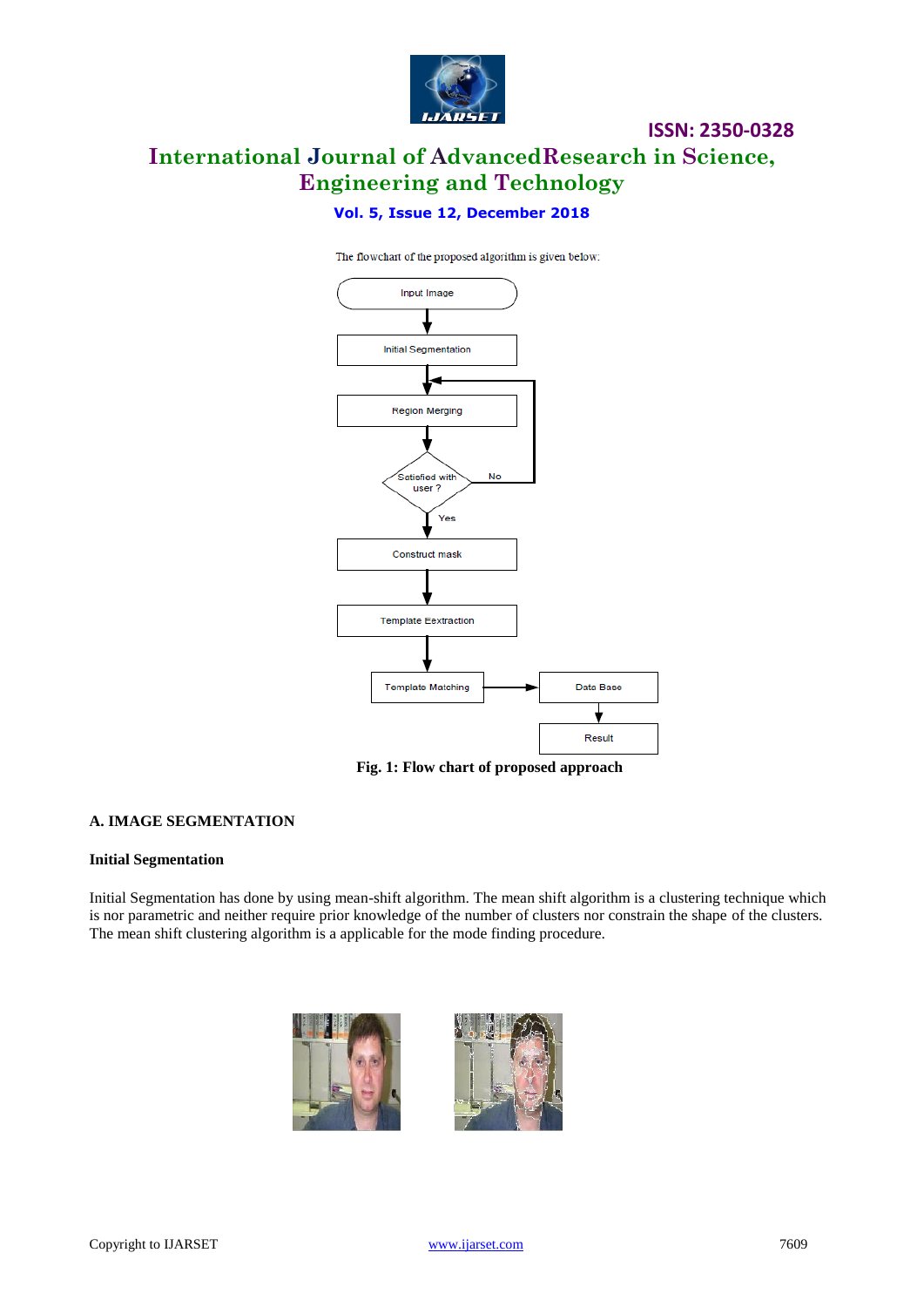

# **International Journal of AdvancedResearch in Science, Engineering and Technology**

### **Vol. 5, Issue 12, December 2018**

If P is set of all image pixels, then by applying segmentation we get different unique regions like { R1, R2, R3,…, Rn } which when combined formed 'P'. Basic formulation is as follows:

- 1.  $\mathbb{I}^n$  Rp= P where Rp  $\cap$  Rj = Ø, p=1,n
- p 2. Rp is a connected region,  $p=1, 2, \ldots$ n.
- 3.  $P(Rp) = TRUE$  for p=1, 2.. n.
- 4. P(Rp ∪ Rj) = FALSE for  $p \neq j$ .

Where P(Rp) is a logical defined over the points in set Rp.

Stage (1) define that segmentation must be complete; every pixel in the image must be covered by segmented regions. Segmented regions must be disjoint. Stage (2) requires that points in a region be connected in some predefined sense like 4-neighbourhood or 8-neighbourhood connectivity. Stage (3) deals, the properties must be satisfied by the pixels in a segmented region e.g. P ( $Rp$ ) = TRUE if all pixels in Ri have the same gray level. Last stage (4) indicates that adjacent

### **B. Region Merging**

Region merging algorithm is started from a set of segmented regions, because a small region can provide more accurate statistical information than a single pixel, and using regions merging we can improve a lot the computational efficiency. We have so many small regions available in the edge map. A region can be described in many aspects, such as the color, edge [19], texture [20], shape and size of the region. Among them the color histogram is an effective descriptor to represent the object color feature statistics and it is widely used in pattern recognition [21] and object tracking [22] etc. Color histogram is robust feature descriptors. This is because the Primary segmented small regions of the desired object often vary a lot in size and shape, while the colors of different regions from the same object will have high similarity. So that we use the color histogram to represent each region. The RGB color detail is used to compute the color histogram. We uniformly quantize each color channel into16 levels and then the histogram of each region is calculated in the feature space of  $16\times16\times16 = 4096$  bins. Here we choose to use the Bhattacharyya coefficient [25, 26, 27] to measure the similarity between regions.



**Fig.3 (a) Original Image, (b) Initial Segmented Image, (c) Merged Image using region merging (after 5th iterarion)**

### **C. Face Matching**

After we get desired portion of face now we match this with the database face images on the basis of colour and texture. We proposed two algorithms for matching one for colour and other for texture.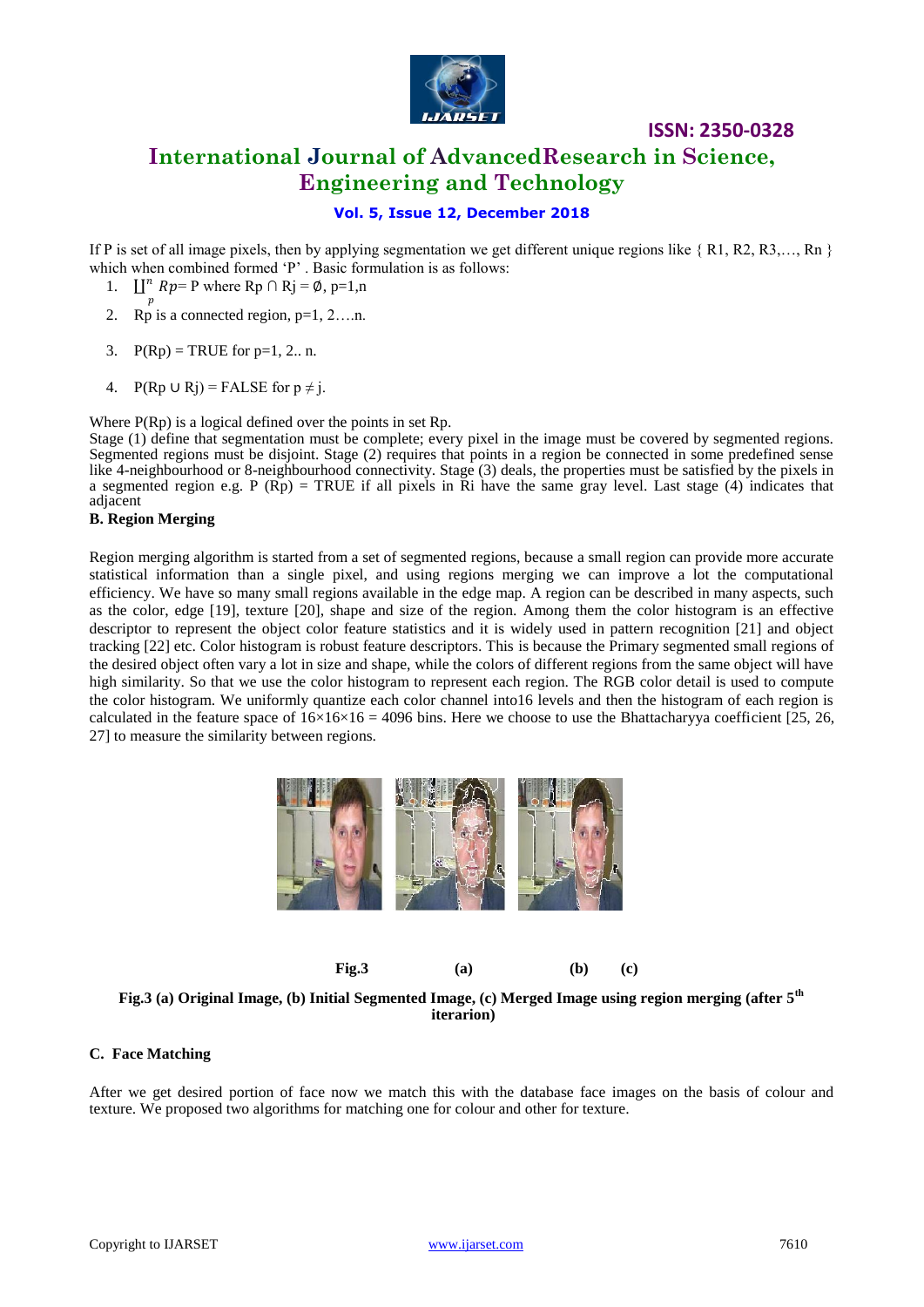

# **International Journal of AdvancedResearch in Science, Engineering and Technology**

### **Vol. 5, Issue 12, December 2018**

### **Algorithm 1: Object Comparing Using Color**

- 1. First we will select image.  $j = Set[imagename, imagepath];$
- 2. WORK= Set(orgEdgeImage);
- 3. Start process of Region merging of Initial segmented regions i.e. WORK;
- 4. At every step check that whether that required object contour is obtained or not;
- 5. if (0) then go to step 3;
- 6. if  $(1)$  then select a seed pixels  $[p, q]$  from required object;
- 7. apply region growing method to obtain required contour;

**Matching of Object with Database**

- 8. Then we calculate histogram of input object and database images.
- 9. Now we compare object histogram with histograms of database images and show the results in percentage **Algorithm 2: Object Comparing using texture**

### **Determine Texture for input image**

- 1. Put query Image.
- 2. Generate Image mask of input Image
- 3. Now we determine texture of extracted object each pixel.
- 4. If pixel value is at position (s,i) then we calculate pixel value of  $(s+1,i)$ ,  $(s,i+1)$ ,  $(s-1,i)$ ,  $(s,i-1)$ ,  $(s+1,i+1)$ ,  $(s-1,i-1)$ ,  $(s+1,i-1)$ ,  $(s-1,i+1)$ .
- 5. Calculate texture of all the database images with the above method.
- 6. Compare texture of extracted object with database images.
- 7. Display result in percentage

### **IV. RESULT AND ANALYSIS**

In order to examine this algorithm, the experimental results were under the software environment of Matlab .We tested the proposed model on several face images in the database. The database contains around 500 face images. All of the images are first over segmented using the mean shift method [24]. After that we perform similarity region merging to merge the regions on the basis of colour. Then finally we match the desired portion of face image obtained from image mask with our database. Results have shown in figures below:



(d) (e) (f) Fig.6 (a) Input Image, (b) Initial Segmented Image, (c)Merged Image using region merging (after 5th iterarion)(d) Grey-scale Image (e) Image mask (f) Desired portion of Image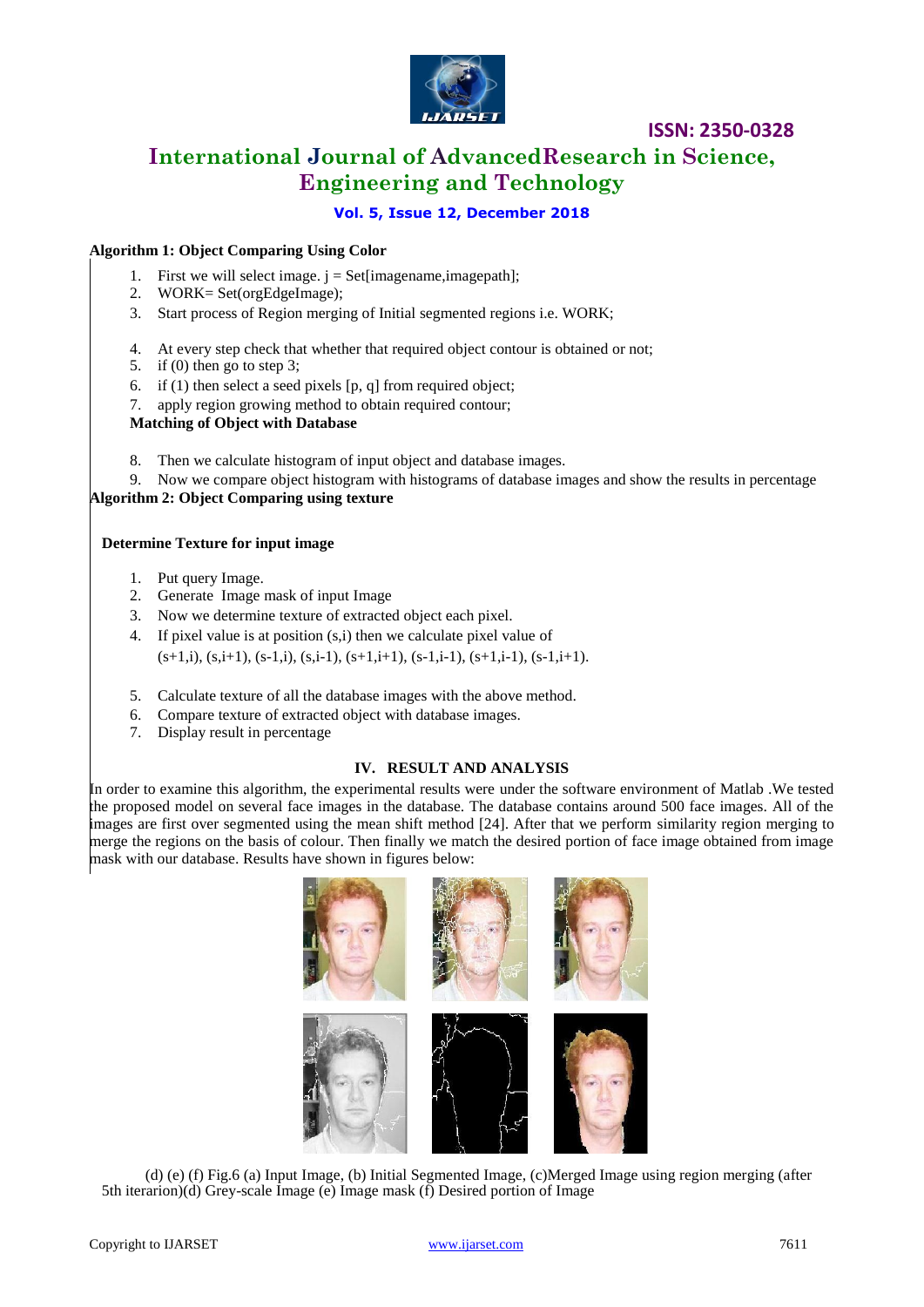

# **International Journal of AdvancedResearch in Science, Engineering and Technology**

### **Vol. 5, Issue 12, December 2018**

**Results on the basis of colour in percentage:**



We first take an input image (fig.6), done its initial segmentation with the help of mean-shift. Perform merging iteratively to find desired portion of image, then find its image mask and extract desired portion. We compare or match the obtained desired portion with 500 database face images on the basis of colour and texture and find the results in percentage. Some of the results are shown in the fig.7 and fig.8 on the basis on colour and texture respectively. It is better than the previous methods in which watershed is used for initial segmentation because watershed gives over segmented image which takes more time in merging as compared to mean-shift. This proposed method is very efficient and simple and gives very good result.

### **Results on the basis of texture in percentage:**



**Fig.7 and 8. Shows the matching result with some of the images of database with desired portion of image on the basis of colour and texture in percentage.**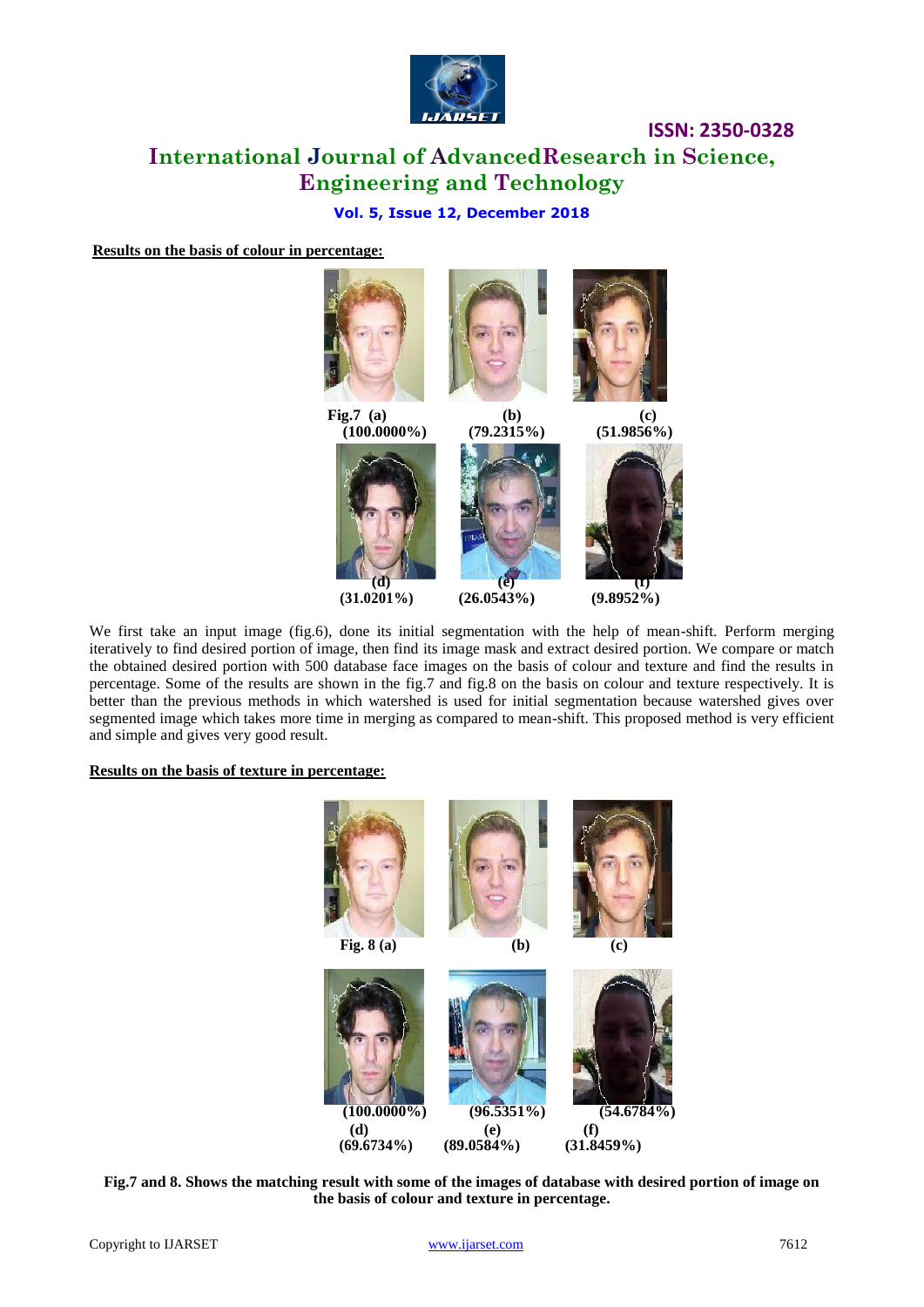

# **International Journal of AdvancedResearch in Science, Engineering and Technology**

**Vol. 5, Issue 12, December 2018**



#### **Chart 1: Shows matching percentage of images of fig.7 and fig.8 respectively with respect to desired portion of input image.**

#### **V. CONCLUSION**

To summarize, we present a new face matching technique based on interactive image segmentation framework. The proposed method can systematically capture the relationships among different image regions to perform effective image segmentation. An image is first over segmented with the help of mean-shift to produce an edge map. The model performs region-merging based on the colour histogram of the image using Bhattacharya coefficient. After region merging object i.e. desired portion of image is extracted from input image. Then we match the desired portion with the database face images on the basis of colour and texture. It is an iterative procedure and number of iterations depends on the user satisfaction. Finally, we want to point out that this application is not limited to image segmentation. It can find applications in many different computer vision problems including object tracking, object recognition, content based image retrieval etc. Our experimental results demonstrate the promising capability of the proposed face matching technique.

#### **REFERENCES**

- [1] Bo Peng, Lei Zhang and David Zhang, Automatic Image Segmentation by Dynamic Region Merging, ," IEEE Trans. On Image Processing., vol.20, no.12, pp. 679– 698, DEC 2011
- [2] F. Lecumberry, A. Pardo, and G. Sapiro, "Simultaneous object classifi- cation and segmentation with high-order multiple shape models," IEEE Trans. Image Process., vol. 19, no. 3, pp. 625–635, Mar. 2010.
- [3] J.Stawiaski and E. Decenciere, "Region Merging via Graph-cuts," in Image Anal Stereol, 2008;27, pp. 39-45.
- [4] J. Ning, L. Zhang, D. Zhang, and C.Wu, "Interactive image segmentation by maximal similarity based region merging," Pattern Recognit., vol. 43, no. 2, pp. 445–456, Feb. 2010.
- [5] F. Calderero and F. Marques, "General region merging approaches based on information theory statistical measures," in Proc. 15th IEEE ICIP, 2008, pp. 3016– 3019.
- [6] K. Haris, S. N. Estradiadis, N. Maglaveras, and A. K. Katsaggelos, "Hybrid image segmentation using watersheds and fast region merging," IEEE Trans. Image Process., vol. 7, no. 12, pp. 1684–1699, Dec. 1998
- [7] P. V. G. D. Prasad Reddy, K. Srinivas Rao and S. Yarramalle, "Unsupervised Image Segmentation Method based on Finite Generalized Gaussian Distribution with EM and K-Means Algorithm," Proceedings of International Journal of Computer Science and Network Security, vol.7, no. 4, pp. 317-321, April 2007.
- [8] Z. Shi and V. Govindaraju, "Historical Handwritten Document Image Segmentation using Background Light Intensity Normalization," SPIE Proceedings on Center of Excellence for Document Analysis and Recognition, Document Recognition and Retrieval, vol. 5676, pp. 167- 174, January 2005.
- [9] P. F. Felzenswalb and D. P. Huttenlocher, "Efficient Graph- Based Image Segmentation," Proceedings of International Journal of Computer Vision, vol. 59, no. 2, pp. 167-181, 2004.
- [10] A. Mavrinac, "Competitive Learning Techniques for Color Image Segmentation," Proceedings of the Machine Learning and Computer Vision, vol. 88, no. 590, pp. 3337, April 2007.